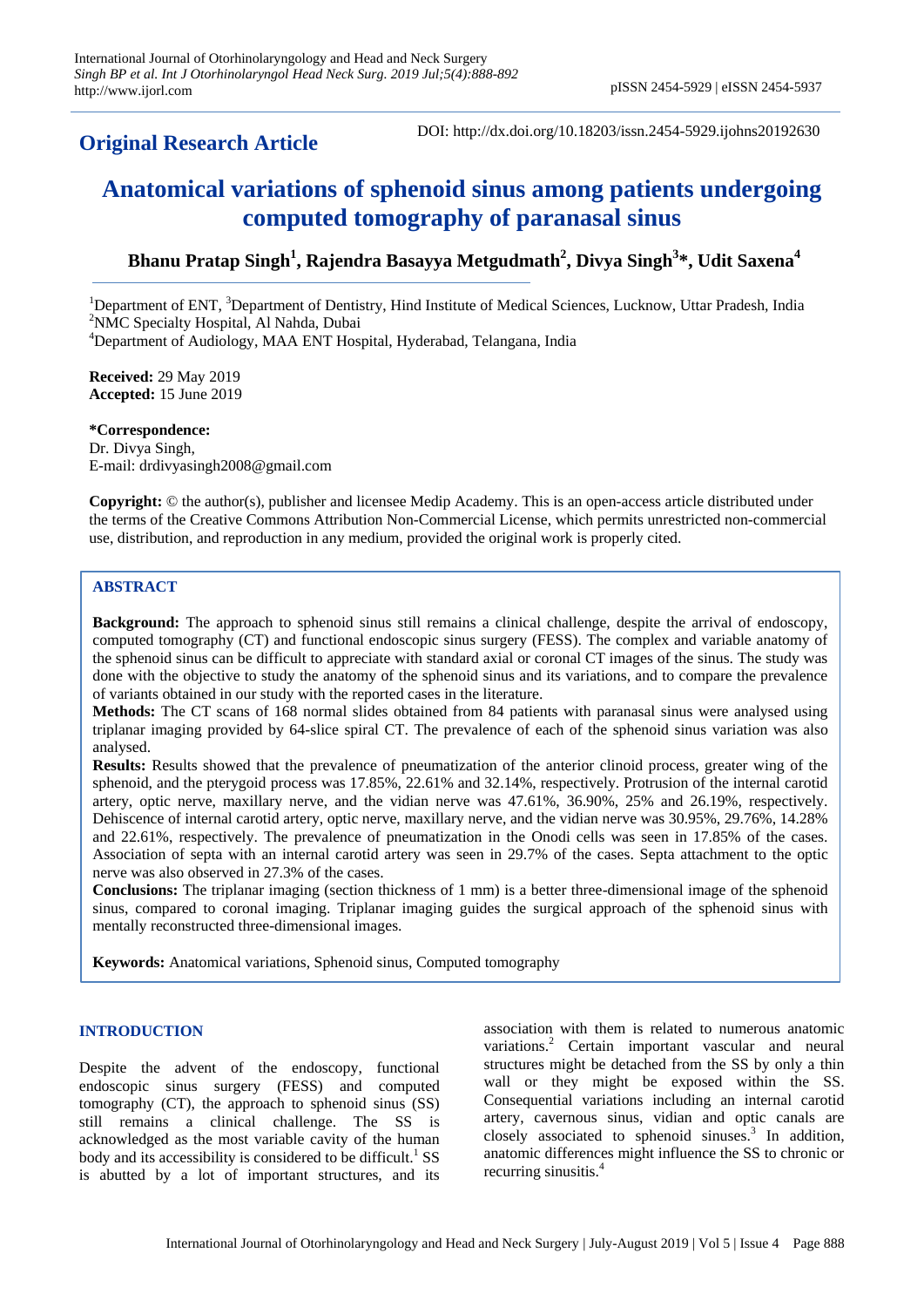The complex and variable anatomy of the SS can be difficult to appreciate with standard axial or coronal CT images of the sinus. The introduction of triplanar imaging with the inclusion of sagittal plane allows a detailed radiologic assessment of the frontal recess. Due to improved bone detail and discrimination, the triplanner CT imaging has largely replaced standard axial and multiplanar imaging. New low-dose CTs may be advantageous, as they reduce radiation exposure. Triplanar CT imaging is an important tool for sinus surgeon, as it aids in safe endoscopic sinus surgery  $(ESS).$ <sup>5</sup>

Mucosal abnormalities, in addition to bony anatomic variations of the SS, can be visualised by triplanar CT with much clarity. $4,6$  Information on the amount of pneumatization and the diverse type of anatomic variants of the SS is essential for the suitable treatment of a SSrelated disease.

The objective of this study was to assess the variation in the anatomy of the SS and compare the prevalence of variants obtained in this study with the reported cases in the literature.

#### **METHODS**

This cross-sectional study was performed on 84 patients who were referred for CT scan of the paranasal sinuses (PNS) at the department of radiodiagnostics, CT and MRI centre of KLE Dr. Prabhakar Kore Hospital and MRC, Belgaum, India between January 2012 and December 2012. Patients aged more than 16 years whose SS anatomy was not altered by neoplastic disease and/or trauma were included in the study. They were advised to go through CT scan of PNS and instructed to clean their nose by blowing out any secretion. The scanning was done using Siemens SOMATOM Sensation 64-slice CT scanner. The images were obtained in the axial plane and then reconstructed in three planes with 1 mm thickness. They were loaded onto a CD with the help of DICOM Magic View software and Siemens SYNGO fast view software. The images were examined using triplanar imaging software.



**Figure 1: Septal attachment to left internal carotid artery.**



**Figure 2: Left onodi cell with optic nerve bulge in its lateral wall.**



**Figure 3: Left anterior clinoid process pneumatisation, bilateral pterygoid process pneumatisation with left vidian nerve protrusion and left maxillary nerve dehiscence.**



**Figure 4: Opticocarotid recess with protrusion of left internal carotid artery and dehiscence of left optic nerve.**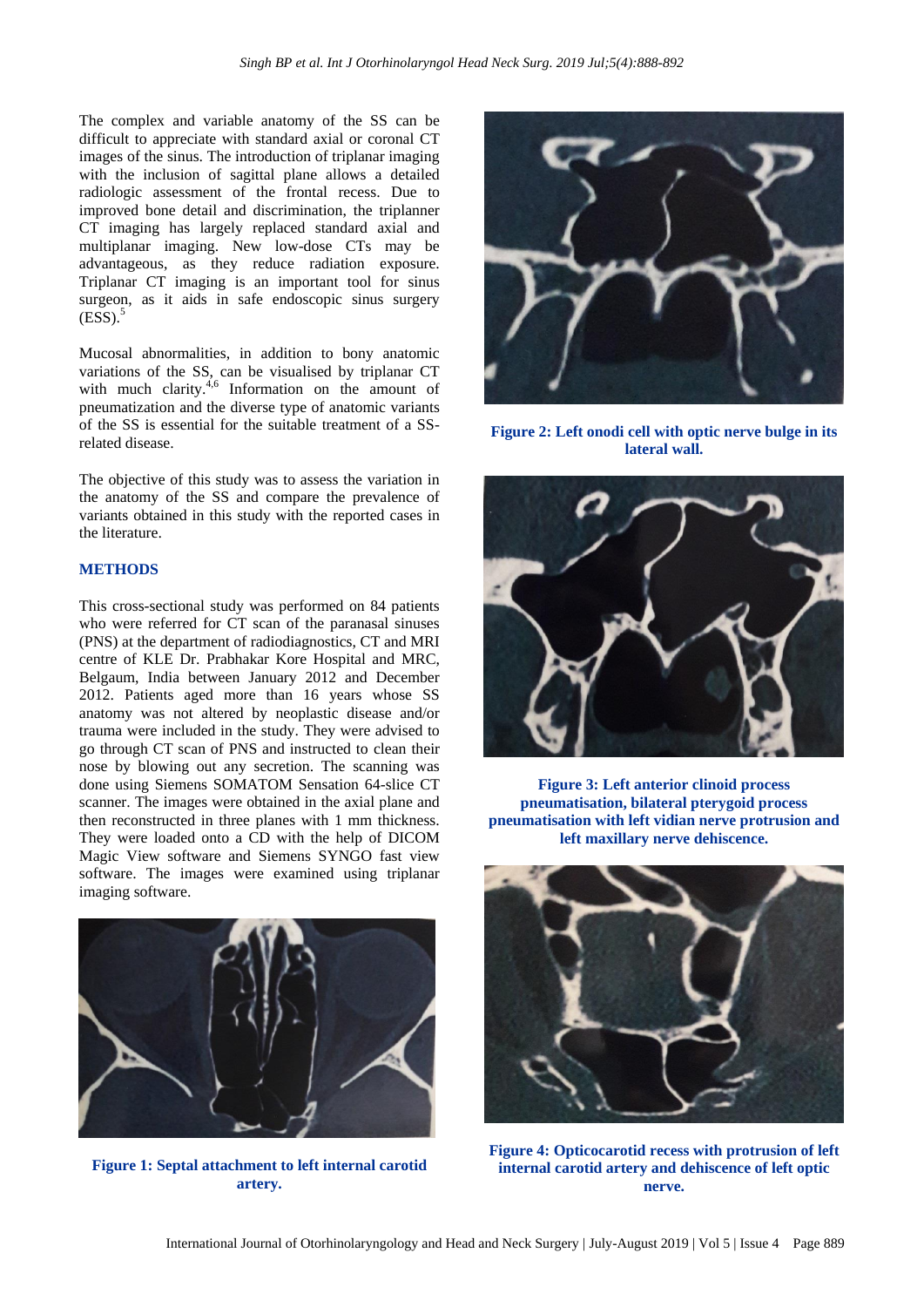The findings were documented in MS Excel and presented in numbers and percentages.

#### **RESULTS**

Table 1 presents the anatomic variation of SS determined by triplanar imaging. We assessed 84 (168 sides) triplanar 1-mm CT scans in the gantry for the anatomy variations of the SS. Pneumatization of the anterior clinoid process was observed in 15 cases (17.85%), out of which 7, 5, and 3 cases were bilateral, right sided and left sided, respectively. Pneumatization of the greater wing of sphenoid was observed in 19 cases (22.61%), out of which 8, 5, and 6 cases were bilateral, right sided and left sided, respectively. Pneumatization of the pterygoid process was seen in 27 cases (32.14%), out of which 14, 7, and 6 cases were bilateral, right sided and left sided, respectively.

#### **Table 1: Anatomic variation of the sphenoid sinus as determined by triplanar imaging (n=84).**

| <b>Anatomic variations</b>                                   | <b>Bilateral</b> | <b>Right</b> | Left | Total $(\% )$ |
|--------------------------------------------------------------|------------------|--------------|------|---------------|
| Pneumatization of the anterior clinoid process               |                  |              | 3    | 15(17.85)     |
| Prevalence of pneumatization of the greater wing of sphenoid | 8                | 5            | 6    | 19(22.61)     |
| Prevalence of pneumatization of the pterygoid process        | 14               | 7            | 6    | 27(32.14)     |
| Prevalence of the internal carotid artery protrusion         | 20               | 12           | 8    | 40(47.61)     |
| <b>Optic nerve protrusion</b>                                | 18               |              | 6    | 31(35.71)     |
| Prevalence of the maxillary nerve protrusion                 |                  | 8            | 6    | 21(25)        |
| Vidian nerve protrusion                                      | 11               | 6            | 5    | 22(26.19)     |
| Prevalence of the internal carotid artery dehiscence         | 10               | 11           | 5    | 26(30.95)     |
| <b>Optic nerve dehiscence</b>                                | 14               | 6            | 5    | 25(29.76)     |
| Prevalence of the maxillary nerve dehiscence                 | 4                | 5            | 3    | 12 (14.28)    |
| Vidian nerve dehiscence                                      | 10               | 5            | 4    | 19(22.61)     |
| Onodi cells                                                  | 0                | 6            | 9    | 15 (17.85)    |
| Septa directly related to the internal carotid artery        | 8                | 10           | 7    | 25(29.7)      |
| Septa attachment to the optic nerve                          |                  | 9            | 8    | 23 (27.38)    |
|                                                              |                  |              |      |               |

A protruding internal carotid artery into the SS was seen in 40 cases (47.61%), out of which 20, 12, and 8 cases were bilateral, right sided and left sided, respectively. The protrusion of the optic canal was present in 31 cases (36.90%). Out of 31 cases, 18, 7, and 6 cases were bilateral, right sided and left sided, respectively.

The protrusion of the maxillary canal was seen in 21 (25%) cases, out of which 7, 8 and 6 cases were bilateral, right sided and left sided, respectively. A protruding vidian canal into the sinus cavity was present in 22 (26.19%) cases, out of which 11, 6, and 5 cases were bilateral, right sided and left sided, respectively.

The dehiscence of bony wall of the internal carotid artery into the SS was observed in 26 cases (30.95%), out of which 10, 11, and 5 cases were bilateral, right sided and left sided, respectively. The dehiscence of bony wall of the optic canal was present in 25 cases (29.76%). Out of 25 cases, 14, 6, and 5 cases were bilateral, right sided and left sided, respectively.

The dehiscence of bony wall of the maxillary canal was encountered in 12 (14.28%) cases, out of which 4, 5, and 3 cases were bilateral, right sided and left sided, respectively. The dehiscence of bony wall of the vidian canal was identified in 19 (22.61%) cases, out of which 10, 5, and 4 cases were bilateral, right sided and left sided, respectively.

The Onodi cells were found in 15 (17.85%) cases, out of which 6 and 9 cases were right sided, and left sided, respectively. The septa, directly related to internal carotid artery, was present in 25 (29.7%) cases, out of which 8, 10, and 7 cases were bilateral, right sided, and left sided, respectively. The septa attachment to optic nerve was present in 23 (27.38%) cases, out of which 7, 9, and 8 cases were bilateral, right sided, and left sided, respectively.

#### **DISCUSSION**

In the literature, the prevalence of anterior clinoid process pneumatization is well documented. In a study conducted by Bolger et al, 13% of 202 paranasal sinus CT scans had anterior clinoid process pneumatization.<sup>4</sup> In this study, researchers examined CT scans with a slide thickness of 3 mm. Unal et al observed pneumatization of the anterior clinoid process in 24.1% of 260 cases, for which coronal sinonasal CT cuts were also obtained at 3 mm slice thickness.<sup>7</sup> De Lano et al, observed anterior clinoid process pneumatization in only 13 (4%) of 300 slides.<sup>8</sup> Coronal images acquired at a slide thickness of 4 mm were used in this study. Sirikci et al. established anterior clinoid process pneumatization in 2.3% of 92 paranasal sinuses using coronal CT scans studied at 2.5 mm slice thickness.<sup>3</sup> However, in the present study anterior clinoid process pneumatization was observed in 15.3% of cases. The differences in the prevalence of anterior clinoid process can be due to the differences in the studied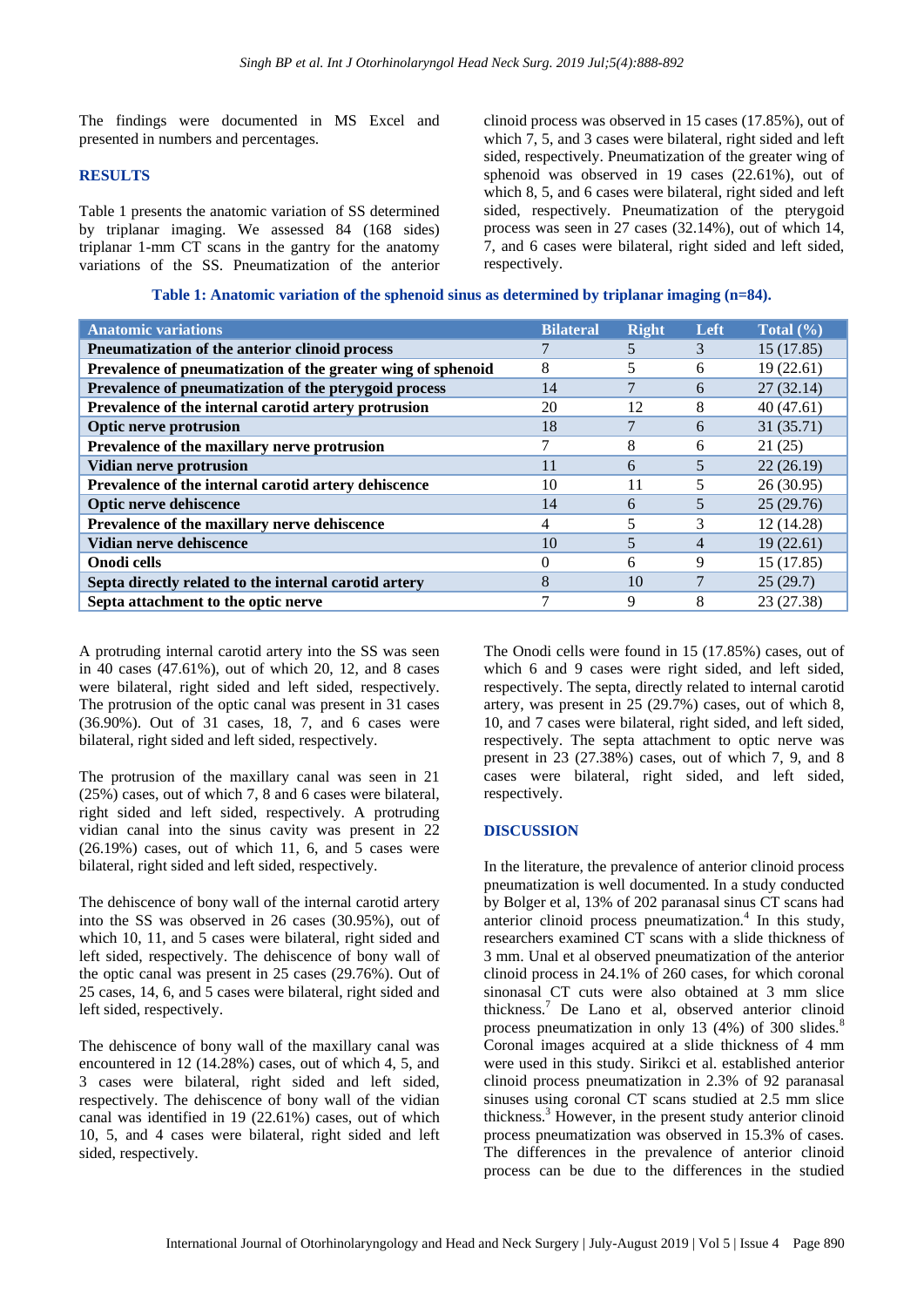population or the different thickness of the CT scan slides.

In the current study, pneumatization of greater wing of sphenoid was found in 22.6% of cases. Similarly, in the studies performed by Earwaker and Hewaidi et al, pneumatization of greater wing of sphenoid was established in 10.7% and 20% of cases, respectively.<sup>9,10</sup>

Pneumatization of the pterygoid process is defined when it extends beyond a perpendicular plane intersecting the vidian canal. In the current study, we establish that pneumatized pterygoid process was present in 32.2% of cases, whereas Bolger et al discovered pterygoid process pneumatization in 43.6% of cases without defining the pneumatization of the pterygoid process.<sup>4</sup> Sirikci et al stated pneumatization of the pterygoid process in 29.3% of the cases.<sup>3</sup>

In the presence of pterygoid process pneumatization, the central skull base can be accessed. Endoscopic endonasal trans pterygoid approaches (EETA) makes use of the pneumatization of the pterygoid process to control lesions of the middle and posterior skull base.<sup>11</sup> Therefore, pneumatization of the pterygoid process provides an important route for endoscopic biopsy of skull base lesions and endoscopic repair of cerebrospinal fluid leaks.

In the current study, protrusion of the internal carotid artery was observed in the sphenoid in 47.6% of cases. In a study conducted by Sirikci et al and Unal et al, protrusion of internal carotid artery was established  $26.1\%$  and  $30.3\%$  of cases, respectively.<sup>3,7</sup> Studies conducted by Sethi et al, Elwany et al, and Hewaidi GH et al, identified carotid artery protrusion in 93%, 29%, and 41% of cases, respectively.<sup>2,10,12</sup>

In the current study, dehiscence of the artery was established in 30.95% of cases. However, in a study by Kennedy et al, dehiscence on the bony wall of the internal carotid artery was discovered in 25% of cases.<sup>13</sup> In another studies conducted by Sareen et al, Sirikci et al and Unal et al, dehiscence of the carotid artery was established to be in 5%, 23%, and 5.3% of cases, respectively.3,7,14

In our series, it has been established that protrusion of the optic nerve was in 35.7% of the cases. In the studies conducted by Dessi et al, Rahmati et al, and Anusha et al, protrusion of optic nerve was found in 8%, 33%, and  $2.3\%$  of the cases, respectively.<sup>15-17</sup>

In the current study, dehiscence of the optic nerve was established in 29.8% of the cases. However, a study conducted by Fuji et al established that 4% of optic nerves were dehiscent of bone in the lateral wall of sphenoid.<sup>18</sup> If there is any protrusion or dehiscence, optic nerve injury can be due to surgical trauma or they may result in sinus disease complication. Moreover, blindness might result from infection of SS or due to pressure from a mucocoele on the optic canal or nerve.<sup>19</sup>

In our study, the maxillary nerve protrusion was established in 25% of the cases. On the other hand, a studies conducted by Unal et al, Tomovic et al, and Hewaidi et al, maxillary nerve protrusion was found in 30.3%, 25.9%, and 24.3% of the cases, respectively.7,10,20

In the current paper, dehiscence of the maxillary nerve was established in 14.2% of the cases. However, in the studies conducted by Unal et al, Hewaidi et al, and Tomovic et al, dehiscence of maxillary nerve was discovered in 3.5%, 13%, and 7.4% of cases, respectively.<sup>7,10,20</sup> In another study conducted by Sareen et al, no sinus with maxillary nerve protrusion nor dehiscence was seen.<sup>14</sup>

In the study performed by Lang and Keller and Hewaidi et al, the vidian canal was protruded into the sinus cavity in 18% and 27% of the cases, respectively.<sup>10,21</sup> A study conducted by Pandolfo et al highlighted that there is a variable relationship between the vidian canal and the SS, and they have brought into the notice that vidian neuralgia might result causing deep pain in the nasal cavity. $22$  In the present study, protrusion of the vidian nerve was established in 26.1% of the cases.

In the current study, septa were related to an internal carotid artery in 25 cases. In the study carried out by Fernandez-Miranda et al, out of 27 sphenoid sinuses in real cases, 23 (85%) had two septa touching the internal carotid artery. Out of 27 sphenoid sinuses, examined from cadavers, 24 (89%) had one septation inserted in the internal carotid artery.<sup>23</sup>

In this current study, Onodi cells were seen in 15 (17.9%) cases. In the paper by Tomovic et al Onodi cells were present in 65.3% of the cases. In the same publication, subgroup analysis of the cohort revealed that Onodi cells were present in 83.3% of Asians, 73.1% of whites, 57.0% of African-Americans, and 62.7% of Hispanics.<sup>20</sup> In another study conducted by Berjis et al, 37.8% of patients had Onodi cells.<sup>24</sup> It should be remembered that identification of Onodi cells is required prior to the endoscopic sinus and skull base surgery because of their intricate relationship with the carotid arteries and optic nerves.

During analysis of the CT scans, it was noted that septa attachment to the optic nerve was prevalent among 23 cases. In the publication by Unal et al, 22 out of 56 cases had bony septum attached to the optic nerve.<sup>7</sup> During surgery, the surgeon must have knowledge about the septum associated with the optic nerve. Lack of knowledge may result in fracturing the bony septum, causing optic nerve injury.

## **CONCLUSION**

The study established a high prevalence of protrusion and dehiscence of the internal carotid artery and optic nerve, whereas the prevalence of protrusion and dehiscence of maxillary nerve was less common. The prevalence in this